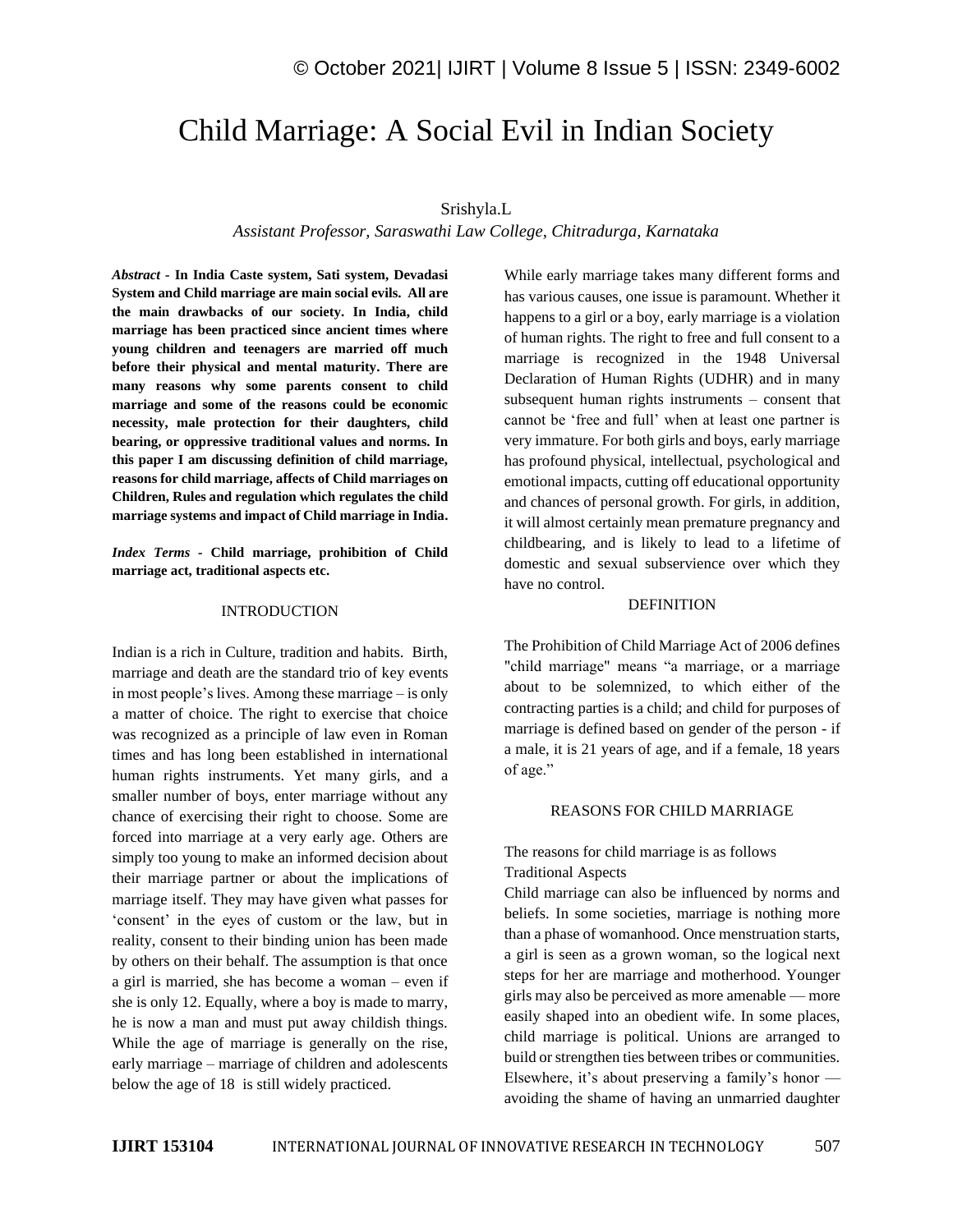or one who becomes pregnant out of wedlock. In many cultures, girls who have lost their virginity are considered "ruined" or "unsuitable" for marriage. Parents may arrange a union for their daughter while she is young to ensure she remains a virgin and to maximize her child-bearing years.

# Poverty

Within many impoverished contexts, girls and women aren't seen as potential wage earners. Rather, they are considered financial burdens to their families and consequently, less valuable than boys. For parents with several children or families living in extreme poverty, child marriage is simply a way to help alleviate the desperate economic conditions they find themselves in. It's one less mouth to feed and one less education to fund. In communities where a dowry is paid by the girl's family, a marriage at a younger age can mean a lower expense. In other communities with a bride price — the amount paid by the groom to the parents of a bride — younger girls often get a higher price. They presumably have more time to dedicate to their new family and bear more children.

Girls are sometimes married to help offset debts, settle conflicts, or as a substitute for actual money. Worse still, families may have no choice but to arrange a younger daughter's marriage along with her sister's if a cheaper "package deal" can be secured. Overall, there are so many ways in which child marriage creates economic incentives for young girls to be married off early — whether for financial security or gain. Sadly, the practice also tends to trap these girls and their children into a lifetime of economic disadvantage.

### Religion

Some time Religion is influence the parents to marry their children as early as possible to escape from their religious duties. Now days if any girl love any out caste person then also parents are going to perform their marriage even though child is minor.

# Affects of Child marriage on Children.

Affect on Health both Physical and mental Forced child marriages have devastating consequences on the health and development of girls. As children themselves, they are not physically and emotionally prepared to become mothers. Teen moms and their babies are both at a higher risk of dying in childbirth. In fact, complications in pregnancy and childbirth are the leading cause of death globally among adolescent girls ages 15 to 19. Young girls also don't yet have a full grasp of their sexual and reproductive health and rights. Many end up married to an older boy or man and find it difficult to voice their needs, particularly around issues like contraception and family planning. They are also more likely to experience domestic violence or exploitation even within the context of a marriage.

# Psychological Effects

The Vitim of Child marriage may face following Psychological problems

- 1. Depression
- 2. Anxiety
- 3. Bipolar disorder
- 4. Addicted to drugs, alcohol and smoking
- 5. Pressure
- 6. Emotional blackmail.
- 7. Too many responsibilities
- 8. Violence and abuse
- 9. Young brides reduced opportunities to develop psychological and social skill necessary to make strategic decisions and life choice.

### Decrease in female education

Child marriage statistics show that girls who aren't in school face a greater risk of becoming child brides: Girls who have no education are three times more likely to marry before 18 than girls who attend secondary school or higher. When girls have access to education, they develop the knowledge and confidence to make important life decisions for them — including if, when, and who to marry. Child marriage can also significantly impact a girl's ability to continue with her education. Many girls are forced to drop out in order to focus on domestic responsibilities or to raise children of her own. Parents and community leaders may not see the value in continuing to educate a girl, seeing it as unnecessary for her primary roles in life as a wife and mother.

# ATTEMPTS MADE BY INTERNATIONAL COMMUNITY TO PROHIBIT CHILD MARRIAGE

Child Marriage is not a problem of a single country; it is a problem of whole world. So in international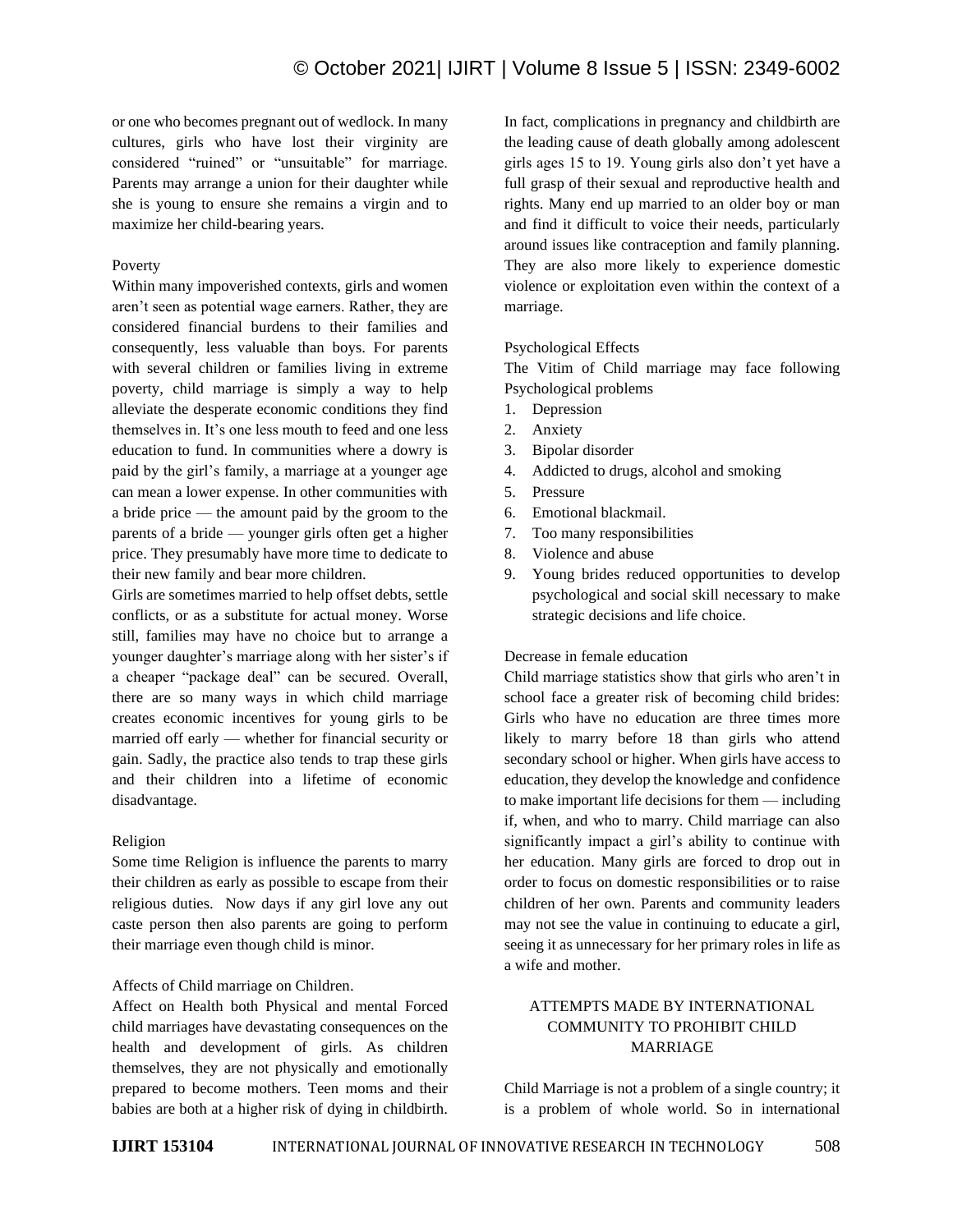community made so many efforts to eradicate the Child marriage. Child marriage refers to the marriage of a child younger than 18 years old, in accordance to Article 1 of the Convention on the Right of the Child. In simple terms, child marriage is the marriage of a person aged before majority. As a derivative interpretation of several international documents, it is a violation of human rights. While child marriage affects both sexes, girls are disproportionately affected as they are the majority of the victims. Child marriage and child betrothal are oftentimes practices that are related to customary and religious beliefs, along with a lot of relevant economic considerations. They occur globally, in many parts of Africa and Asia and to some extent in the Americas. Globally, 36 per cent of women aged 20–24 were married or in union before they reached 18 years of age. An estimated 14 million adolescents between 15 and 19 give birth each year. Girls in this age group are twice as likely to die during pregnancy or childbirth as women in their twenties. Child marriage in India is not a new phenomenon. The practice as it prevails now, though, continues to thrive in economically disadvantaged communities, especially those that are coloured by customary and cultural practices and perspectives that encourage the early marriage of a girl child. This project will offer a complete breakup of information on Child Marriage in India, its prevalence and impact, and the legal provisions that concern the issue.

# Impact of Child Marriage in India

Child marriage in India continues to thrive by and large in the rural areas more than elsewhere in the country. The factors that encourage its subsistence are usually a combination of poverty, the lack of education, continued perpetration of patriarchal relations that encourage and facilitate gender inequalities, and cultural perspectives that encourage the phenomenon to thrive.

Economically, child marriages work as mechanisms that are quick income earners. A girl child is seen as a leeway to a large dowry, to be given to her family upon her marriage. Girls in many communities are not seen as assets in the family they are born into, but rather, as liabilities – especially since they are seen as more mouths to feed and no hands to work. From the economic perspective, child marriages are preferred by families that are poor, in a bid to reduce costs on the family, and to enable its economic strength by making money available for food, health and even education of the sons born to the family. From this standpoint, therefore, it is not wrong to conclude that girls are deemed chattels or property in the hands of their families as they are all set to be married off at the earliest. The younger a bride, the higher her "value", as the chastity of a young bride remains preserved. 12 In their pursuit to marry off the girls, education remains compromised – consequently culminating in the harsh reality that Indian girls without education are six times more likely to be married off early than those that have about ten years or more of education. 13 There is also the prevailing threat that holds girls back from fighting the yoke of child marriage – honour killings. Girls that are married against their will are not allowed to fight back – for that would induce their families.

# Child Marriage and International Human Rights Instruments

A number of human rights instruments lay down norms to be applied to marriage, covering issues of age, consent, equality within marriage, and the personal and property rights of women. The key instruments and articles are as follows (paraphrased for clarity in some cases):

Article 16 of the 1948 Universal Declaration of Human Rights (UDHR) states: (1) Men and women of full age … have the right to marry and found a family. They are entitled to equal rights as to marriage, during marriage and at its dissolution. (2) Marriage shall be entered into only with the free and full consent of the intending parties. Similar provisions are included in the 1966 International Covenant on Economic, Social and Cultural Rights and the 1966 International Covenant on Civil and Political Rights.

Article 1 of the 1956 Supplementary Convention on the Abolition of Slavery, the Slave Trade, and Institutions and Practices Similar to Slavery includes in the institutions and practices similar to slavery: Article 1(c) Any institution or practice whereby:

(i) A woman, without the right to refuse, is promised or given in marriage on payment of a consideration in money or in kind to her parents, guardian, family …

Articles 1, 2, and 3 of the 1964 Convention on Consent to Marriage, Minimum Age for Marriage and Registration of Marriages state:

(1) No marriage shall be legally entered into without the full and free consent of both parties, such consent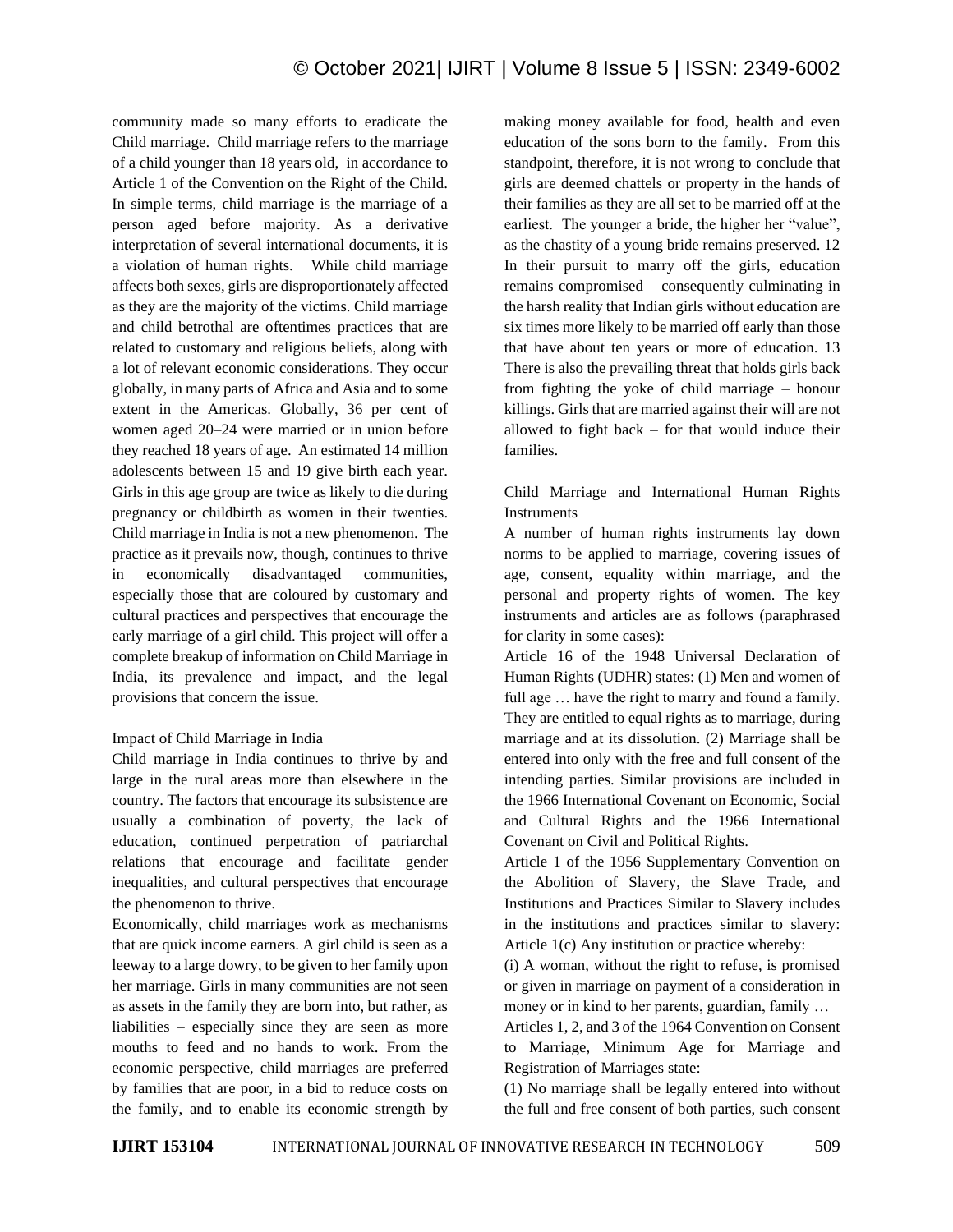to be expressed by them in person … as prescribed by law.

(2) States Parties to the present Convention shall … specify a minimum age for marriage ("not less than 15 years" according to the nonbinding recommendation accompanying this Convention). No marriage shall be legally entered into by any person under this age, except where a competent authority has granted a dispensation as to age, for serious reasons, in the interests of the intending spouses …

(3) All marriages shall be registered … by the competent authority. Article 16.1 of the 1979 Convention on the Elimination of All Forms of Discrimination against Women prescribes equally for men and women:

(a) The same right to enter into marriage;

(b) The same right freely to choose a spouse and to enter into marriage only with their free and full consent; … Article 16.2 states: The betrothal and the marriage of a child shall have no legal effect, and all necessary action, including legislation, shall be taken to specify a minimum age for marriage.

Article XXI of the 1990 African Charter on the Rights and Welfare of the Child states: Child marriage and the betrothal of girls and boys shall be prohibited and effective action, including legislation, shall be taken to specify the minimum age of marriage to be eighteen years.

Child Marriage and the Convention on the Rights of the Child (CRC)

The CRC has been ratified by all countries with the exception of the United States and Somalia. Virtually every provision of the CRC is of some relevance to the issue of early marriage. Among the most pertinent, however, are the following :

Article 1: A child means every human being below the age of eighteen years unless, under the law applicable to the child, majority is attained earlier.

Article 2: Freedom from discrimination on any grounds, including sex, religion, ethnic or social origin, birth or other status.

Article 3: In all actions concerning children … the best interests of the child shall be a primary consideration. Article 6: Maximum support for survival and development.

Article 12: The right to express his or her views freely in all matters affecting the child, in accordance with age and maturity.

Article 19: The right to protection from all forms of physical or mental violence, injury or abuse, maltreatment or exploitation, including sexual abuse, while in the care of parents, guardian, or any other person.

Article 24: The right to health and to access to health services; and to be protected from harmful traditional practices.

Articles 28 and 29: The right to education on the basis of equal opportunity.

Article 34: The right to protection from all forms of sexual exploitation and sexual abuse.

Article 35: The right to protection from abduction, sale or trafficking.

Article 36: The right to protection from all forms of exploitation prejudicial to any aspect of the child's welfare.

CHILD MARRIAGE ACT, 2006- A New Dimension As a result of the lack of effectiveness of Child Marriage Restraint Act, 1929, a new legislation to replace it was enacted in the form of Prohibition of Child Marriage Act, 2006. The Act envisages preventing child marriages with enhanced punishments of rigorous imprisonment for two years and/or fine of INR 1 lakh. It defines a child to mean a male below 21 years and female below 18 years. A minor is defined as a person who has not attained the age of majority as per the Majority Act. There are provisions for maintenance of the girl child. The husband is liable to pay the maintenance in case he is a major. In case the husband is a minor, his parents would be liable to pay the maintenance. The legal status of a child marriage is voidable at the option of the parties. However, if the consent is obtained by fraud, deceit or if the child is enticed away from his lawful guardians and if the sole purpose is to use the child for trafficking or other immoral purposes, the marriage would be void. The Act also provides for the appointment of a Child Marriage Prohibition officer whose duties are to prevent child marriages and spread awareness regarding the same.

Child marriage prohibition in personal laws and secular law

Prohibition of Child Marriage Act, 2006

Under PCMA, the marriageable age for a female is 18 years and for a male, it is 21 years. A decree of nullity can be obtained by a girl who has entered into a child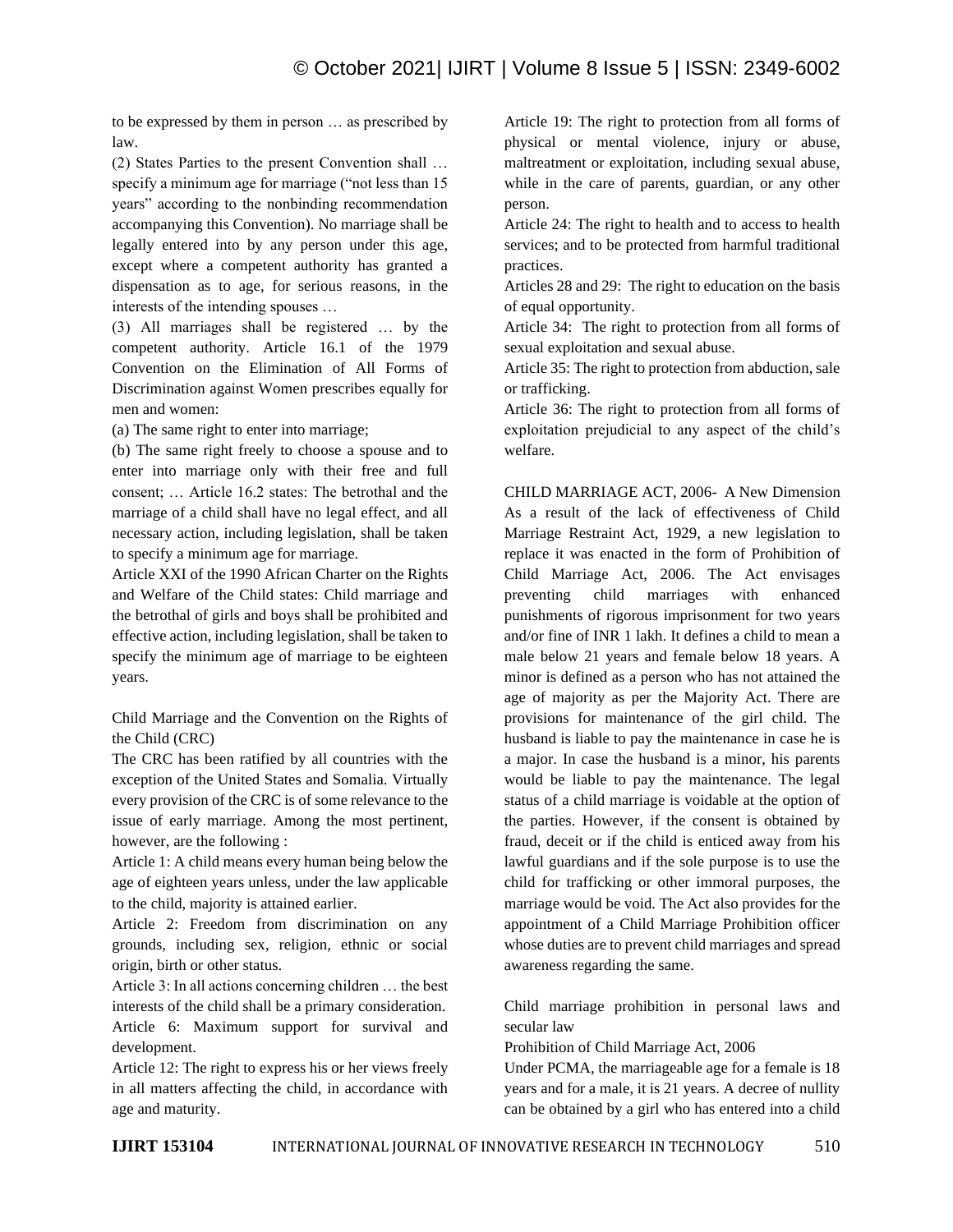marriage within 2 years of attaining the age of 18 years.

# Hindu Marriage Act, 1956

Under the Hindu Marriage Act, only the parties to a child marriage are punishable even if they did not consent to the union. There are no provisions for punishing the parents or people who solemnised the marriage. A girl can get the marriage annulled only if she was married off before attaining the age of 15 and she challenges the marriage before turning 18. There is no express provision to prohibit child marriage per se.

### Muslim Personal Law

Muslim law is not codified in India. Therefore, its provisions are based on the interpretation of Quran by scholars. Under the Muslim law, there is no bar to child marriage. A guardian has a right to get a child married. However, the couple has 'option of puberty' known as khayar-ul-bulugh where they can repudiate the marriage after attaining puberty. However, they must do so before turning 18 and only if the marriage has not been consummated. The age of marriage under Muslim law is the age of puberty which is 15 years. However, marriage before the age of 7 even if contracted by a lawful guardian, is void ab initio.

### Indian Christian Marriage Act (ICMA)

ICMA provides that a preliminary notice is to be issued 14 days prior to the marriage if the marriage is to be contracted between minors. After the expiration of the said period, the parties can go on with the marriage without the consent of their guardians.

### Other personal laws

Parsi Marriage and Divorce Act (PMDA), a child marriage is invalid. However, the Act is silent regarding age where the provisions for an invalid marriage are listed. Jewish law in India is uncodified. Under it, the marriageable age is the age of puberty which is fixed at 12 years.

### Judicial Trends

The judicial pronouncements have time and again highlighted the superseding effect of secular law over the personal law. However, there are inconsistencies between the judgements of various high courts. The Delhi High Court in Lajja v State held that the PCMA prevails over personal laws. The same was reiterated by Karnataka High Court in Seema Beghum v State in 2013. However, in 2014, in the case of Yusuf Ibrahim Mohammad Lokhat v State of Gujarat observed that "According to the personal Law of Muslims, the girl no sooner she attains the puberty or completes the 15 years, whichever is earlier, is competent to get married without the consent of her parents". This clearly gives the idea that according to the learned judges, the personal laws should be taken as a primary source to decide the cases of underage marriage. In 2015, the Madras High Court declared that PCMA applies to every community and is not against Muslim law. There are no judgments by Supreme Court to settle this point. Thus, the state of ambiguity and irregularity is not resolved yet.

# Best Practices in the Indian milieu

At the national level, there have been policies that target child marriages through incentives for the families involved. Under the National Population Policy 2000 and the National Youth Policy 2003, there were strategies to address the vulnerability of girls in the context of child marriages. Some of these ideas included the provision of non-formal education and vocational training, development of livelihood skills and education and awareness of sexual and reproductive health issues. These strategies have been repeated and expanded in subsequent policies. In Rajasthan, the Mamta-Health Institute for Mother and Child started the Action Approach for the Reduction of Early Marriage and Early Pregnancy, as an initiative to involve young people towards the creation of awareness on reproductive health information. This was done through the process of community mobilization and key stakeholders.

On the legal front, the Human Rights Law Network began advocacy and awareness towards sensitizing the masses to the prohibition on child marriage with an emphasis on legal literacy. Their efforts effectively culminated in the passage of the Prevention of Child Marriages Act, 2006.

In addition to the Prohibition of Child Marriage Act, the International Centre for Research on Women initiated a program called Apni Beti, Apni Dhan (Our Daughter, Our Wealth) in 1994, to study the reason and consequence of child marriage, this was the first of a kind Conditional Cash Transfer programs aimed at delaying child marriages. The program provides Rs.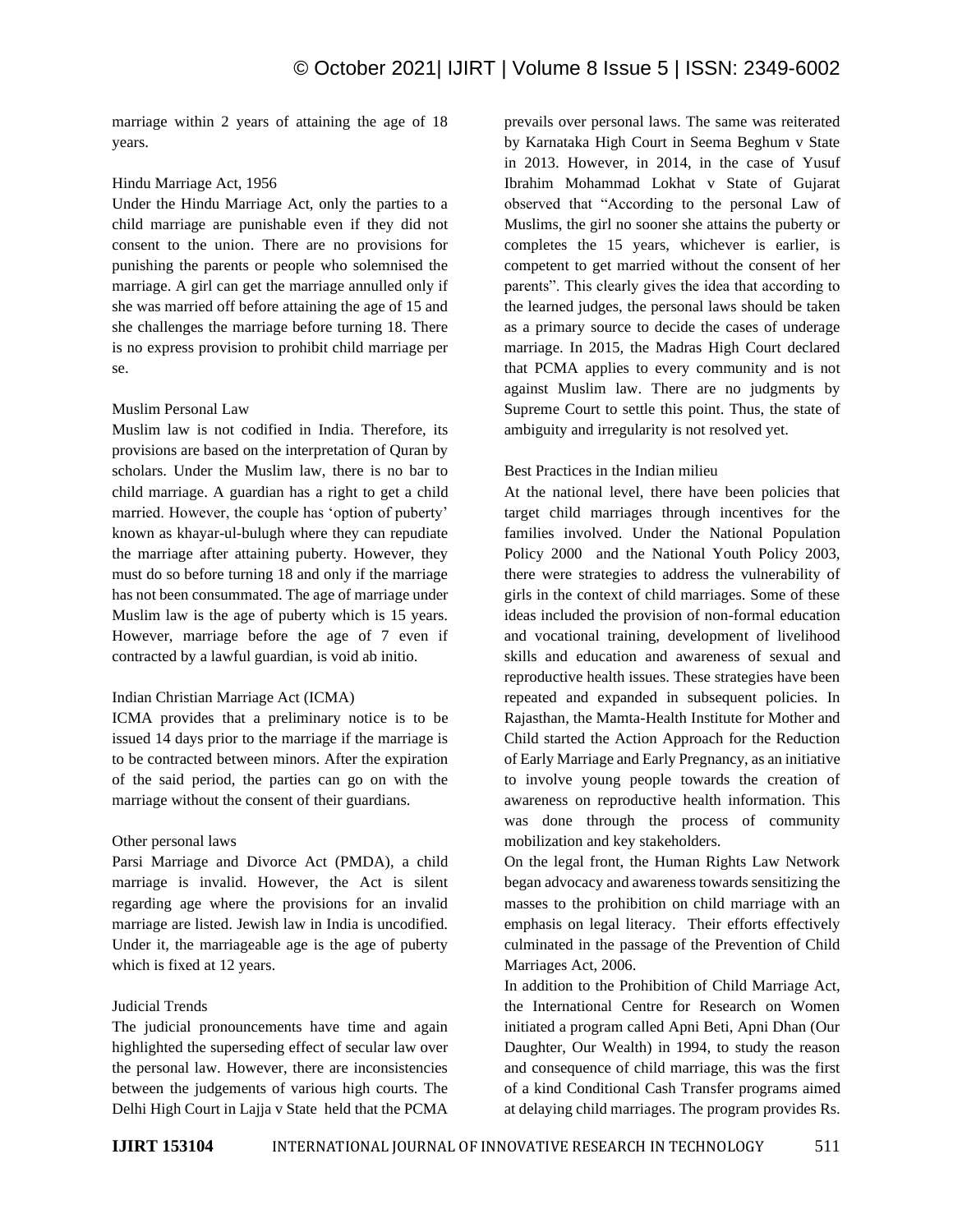# © October 2021| IJIRT | Volume 8 Issue 5 | ISSN: 2349-6002

500 to the mother upon the birth of a girl child to cover her post-delivery needs. The government also invests in a Rs. 2, 500 long term bond in the girl's name which can be cashed for Rs. 25, 000 upon the age of majority; this is provided by the government only if the girl is unmarried. It was first implemented in the state of Haryana by the Government of India. Bases on an evaluation of the outcome of the program in Haryana, the International Centre for Research on Women aims to spread the program all over India and the rest of the world. Taking a leaf out of the above project, the government later launched the Balika Samriddhi Yojna, implementing a Cash-Transfer scheme for every instance where a girl's marriage was delayed to after attaining majority, whereby a sum of money was payable to unmarried 18-year-old. The International Centre for Research on Women (ICRW) launched the Development Initiative for Supporting Healthy Adolescents (DISHA) from 2004 until 2007. The program sought to create access to reproductive health information and education on life skills, providing youth-friendly reproductive health services, livelihoods training for the youth and community mobilization towards fighting child marriage.

The Institute of Health Management-Pachod (IHMP) and the ICRW implemented a Life Skills Programme in Maharashtra from 1997 until 2005, specifically targeting adolescent girls, to make them economically stronger, thereby delaying their marriage to after they attain majority. The Tata Steel Rural Development Society (TSRDS) implemented a Regional Initiative for Safe Sexual Health by Today's Adolescence in Jharkhand, from 2004 until 2007, focusing on behavioral change communication, incrementing capacity building, and promoting awareness of sexual and reproductive health. The program was particularly successful in delaying the marriage of girls to after majority.

#### **CONCLUSION**

In India, marriage is sacrament, so it is given so much importance. In the name sacrament some social evils also practiced. Generally, marriage requires the participation of both men and women, a concern with the rights and empowerment of vulnerable girls has focused the field more narrowly on them than is strategic. Marriage especially calls attention to the limitations of this focus on one sex. Marriage transactions are resolved in a market, a market where individuals and families of brides and grooms find and negotiate linkages with grooms and brides. A broader perspective that takes the full range of players in the marriage market into account is likely to be more advantageous.

Two key themes that require more systematic focus in work with men and boys are

1) The cultural construction of sexuality, since it helps to shape preferences for young, malleable wives and significant spousal age gaps; and

2) The structural drivers of the age gap between spouses, including young men's difficulties in transitioning to adult roles that include paid employment. One of the reasons for the age gap is that men cannot get married until they have work, and older men are more likely to have achieved stable employment.

#### REFERENCE

- [1] Bahl, Deepika, Shalini Bassi, and Monika Arora. 2021. "The Impact of Covid-19 on Children and Adolescents: Early Evidence in India". Observer Research Foundation Issue Brief 448. March 2021.
- [2] Banerjee, Biswajeet. 2020. "Child Marriages Surge during and after the Lockdown, Official Figure Tip of the Iceberg". The National Herald. 24 November 2006.
- [3] CARE. 2005. "To Protect Her Honour. Child marriage in emergencies — the fatal confusion between protecting girls and sexual violence". CARE Gender and Protection in Humanitarian Contexts: Critical Issues Series #1. London: Care International.
- [4] Centre for Catalysing Change. 2006. Assessment of Issues Faced by Adolescent Girls & Boys during Covid-19 and the Lockdown. New Delhi: Centre for Catalysing Change.
- [5] IIPS and Macro International. 2007. National Family Health Survey (NFHS-3), 2005-06: India, Volume 1. Mumbai: IIPS.
- [1] https://www.worldvision.org/child-protectionnews-stories/child-marriage-facts
- [2] Article 1, Convention on the Rights of the Child
- [3] UNICEF, Child Marriage Information Sheet, May 2006